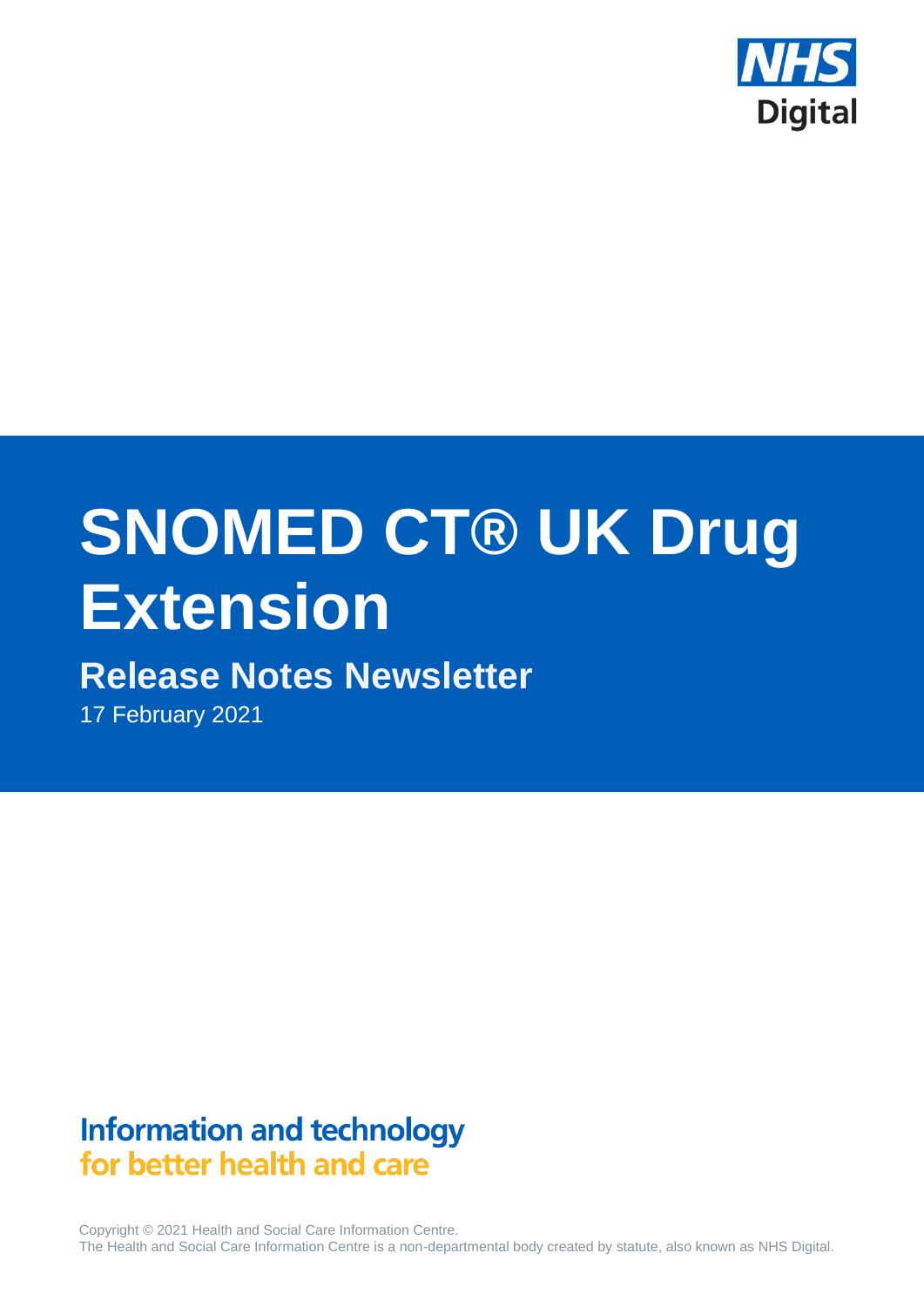## This document covers the data provided in Release Format 2 (RF2) of SNOMED CT

The Release Notes Newsletter has been constructed to add further clarification to some dm+d content that has been identified as requiring such (due to e.g. differences between dm+d approach and that of current drug catalogues) and to communicate changes to the release and forthcoming changes to future releases.

This document is intended to be adjunct to, not a replacement, for other documentation already available, and should be read in conjunction with current published dm+d documentation available through the 'dm+d resources' section of the [dm+d website.](https://www.nhsbsa.nhs.uk/pharmacies-gp-practices-and-appliance-contractors/dictionary-medicines-and-devices-dmd) SNOMED CT UK Edition [notices and known issues](https://hscic.kahootz.com/connect.ti/t_c_home/view?objectId=14224752) are published on [Delen,](https://hscic.kahootz.com/connect.ti/t_c_home) the NHS Digital terminology and classifications collaboration site.

All queries (omissions, perceived inaccuracies etc) about this document should be directed to the NHS Digital, Standards Delivery helpdesk [\(information.standards@nhs.net\)](mailto:information.standards@nhs.net).

Please note:

- The content of this document is intended to support implementation and usage of dm+d and is not a replacement for good system design.
- This document will be subject to update further to user feedback and any changes to dm+d content or structure.
- Whilst the first section may see little change (but see note above) the final sections detail changes and forthcoming changes to specific releases and content will therefore be updated with each release.

\*This document is designed to support dm+d content in general but specifically the SNOMED CT<sup>1</sup> UK Drug Extension. For more information about all components and releases relating to dm+d see the [dm+d website](https://www.nhsbsa.nhs.uk/pharmacies-gp-practices-and-appliance-contractors/dictionary-medicines-and-devices-dmd)

<sup>1</sup> SNOMED® and SNOMED CT® are registered trademarks of the International Health Terminology Standards Development Organisation (IHTSDO®) [\(www.snomed.org\)](http://www.snomed.org/). SNOMED CT® was originally created by the College of American Pathologists.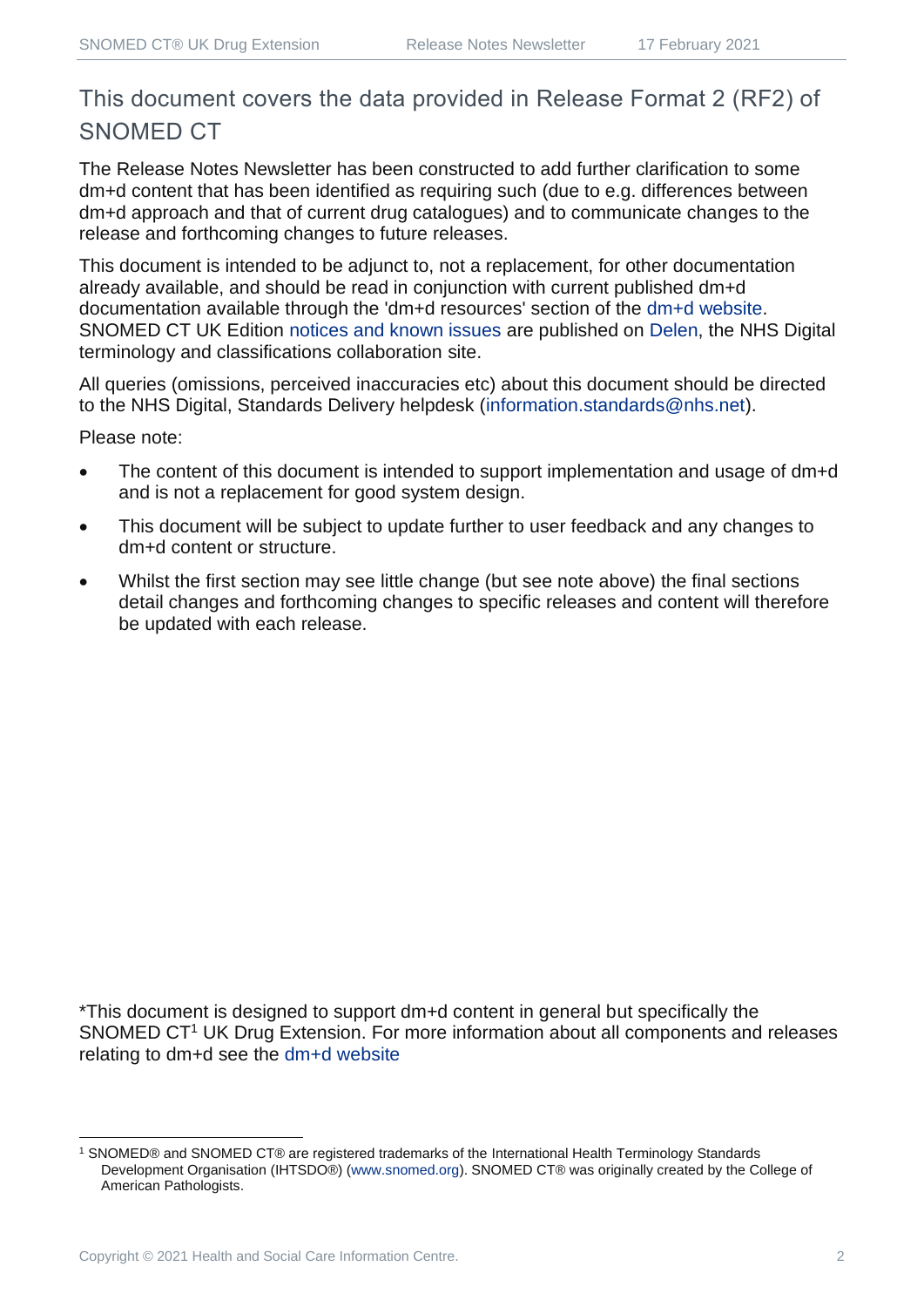## COPYRIGHT

- This material includes SNOMED Clinical Terms® (SNOMED CT®) which is used by permission of the International Health Terminology Standards Development Organisation (IHTSDO). All rights reserved. SNOMED CT®, was originally created by The College of American Pathologists. "SNOMED" and "SNOMED CT" are registered trademarks of the IHTSDO.
- The NHS Dictionary of Medicines and Devices (dm+d) has been developed and is delivered through a partnership between the Health and Social Care Information Centre [\(digital.nhs.uk\)](https://digital.nhs.uk/) and the NHS Business Services Authority [\(https://www.nhsbsa.nhs.uk/nhs-prescription-services\)](https://www.nhsbsa.nhs.uk/nhs-prescription-services)

## DISCLAIMER

The Health and Social Care Information Centre<sup>2</sup> (HSCIC) accepts no liability for loss of data or for indirect or consequential losses, which is not the result of the negligence of the HSCIC and liability for such losses is hereby expressly excluded.

No warranty is given by the HSCIC, the Department of Health and Social Care or the International Health Terminology Standards Development Organisation as to the accuracy and comprehensiveness of SNOMED CT. All conditions, warranties, terms and undertakings, express or implied, whether by statute, common law, trade practice, custom, course of dealing or otherwise (including without limitation as to quality, performance or fitness or suitability for purpose) in respect of SNOMED CT are hereby excluded to the fullest extent permissible by law.

<sup>&</sup>lt;sup>2</sup> The Health and Social Care Information Centre is a non-departmental body created by statute, also known as NHS Digital.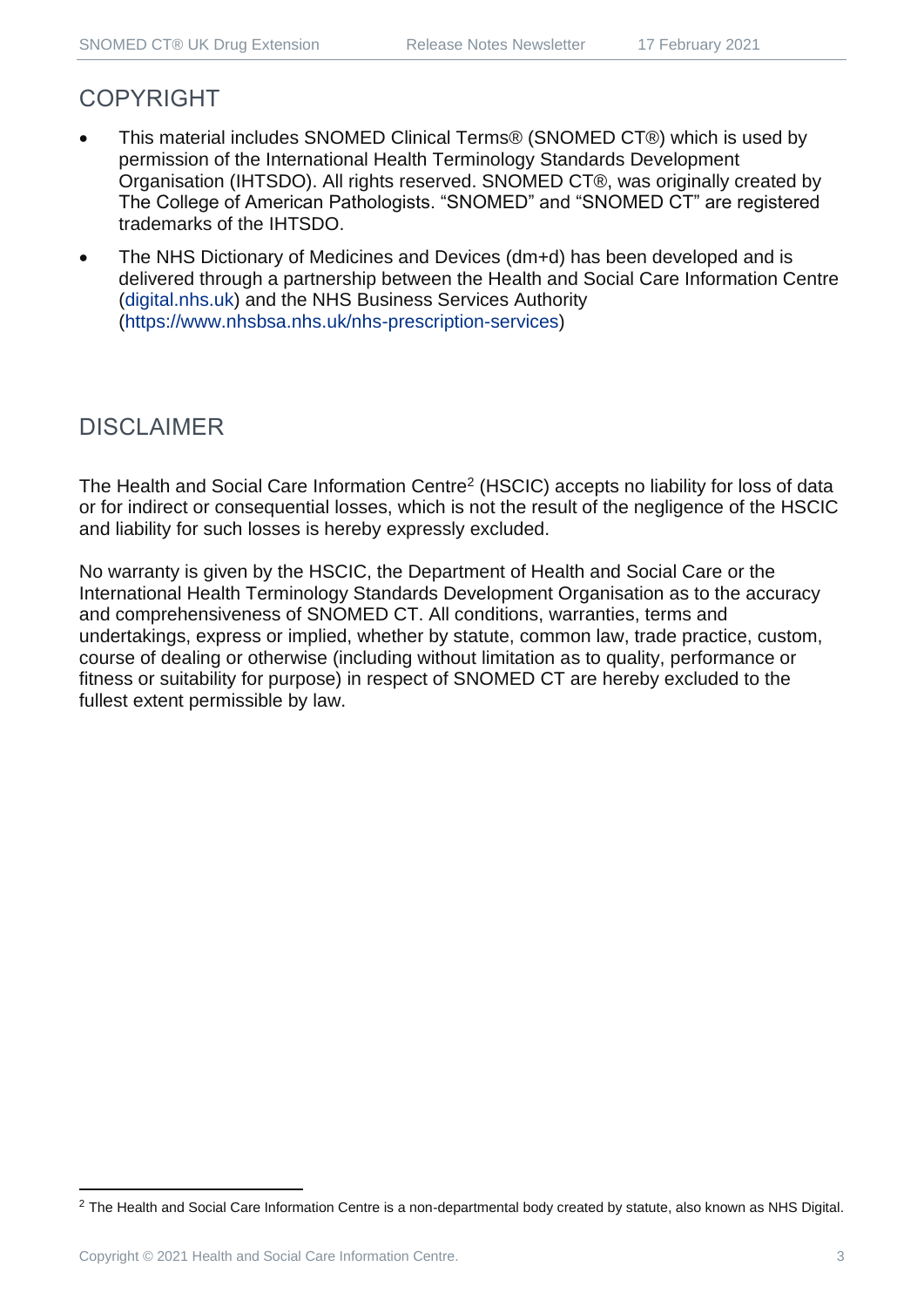## **1 Comments on current content:**

## **1.1 Dose forms**

With respect to Editorial Policy it is important to emphasise:

#### **1.1.1 Patches**

- Strength is usually expressed as the amount of 'active drug' (by weight) released over x hours (e.g. per hour or per 24 hours)
- The intended duration of usage of a patch is not identified at VMP or AMP level i.e. a transdermal estradiol patch releasing 50mcg/24hours would be represented by the same VMP whether it is intended for twice weekly usage or weekly usage
- No distinction is made to differentiate the type of drug reservoir utilised although this may be relevant in certain off-license indications.

### **1.1.2 Injections**

Due to the need to add more information to the dose form in dm+d injections are expressed as e.g. powder and solvent for injection etc rather than merely injection. However, the need to pick a dose form of this complexity may be prohibitive in secondary care prescribing where the prescriber merely wishes to prescribe an 'injection'.

Within the guidance for secondary care there is outlined the means for prescribers to prescribe at the more abstract level (injection). Please refer to the Secondary Care Implementation Guidance for details, in the 'Implementation Guidance' section of the [dm+d](https://www.nhsbsa.nhs.uk/pharmacies-gp-practices-and-appliance-contractors/dictionary-medicines-and-devices-dmd)  [website.](https://www.nhsbsa.nhs.uk/pharmacies-gp-practices-and-appliance-contractors/dictionary-medicines-and-devices-dmd)

#### **1.1.3 Injections for intraspinal use**

Injections licensed for intraspinal administration are not differentiated at VMP level in dm+d. In addition a number of products that may be given by this route are unlicensed specials. For prescriptions requiring a product to be given by these high risk routes it is necessary that the suitability of the product to be administered is confirmed at the point of dispensing and/or administration.

### **1.1.4 Alcoholic vs aqueous gels**

The base used in cutaneous products is not identified at VMP level in dm+d. This may mean that in order to specify a patients requirements more specifically prescribing at AMP level is more appropriate.

For example:

• Benzoyl peroxide 5% gel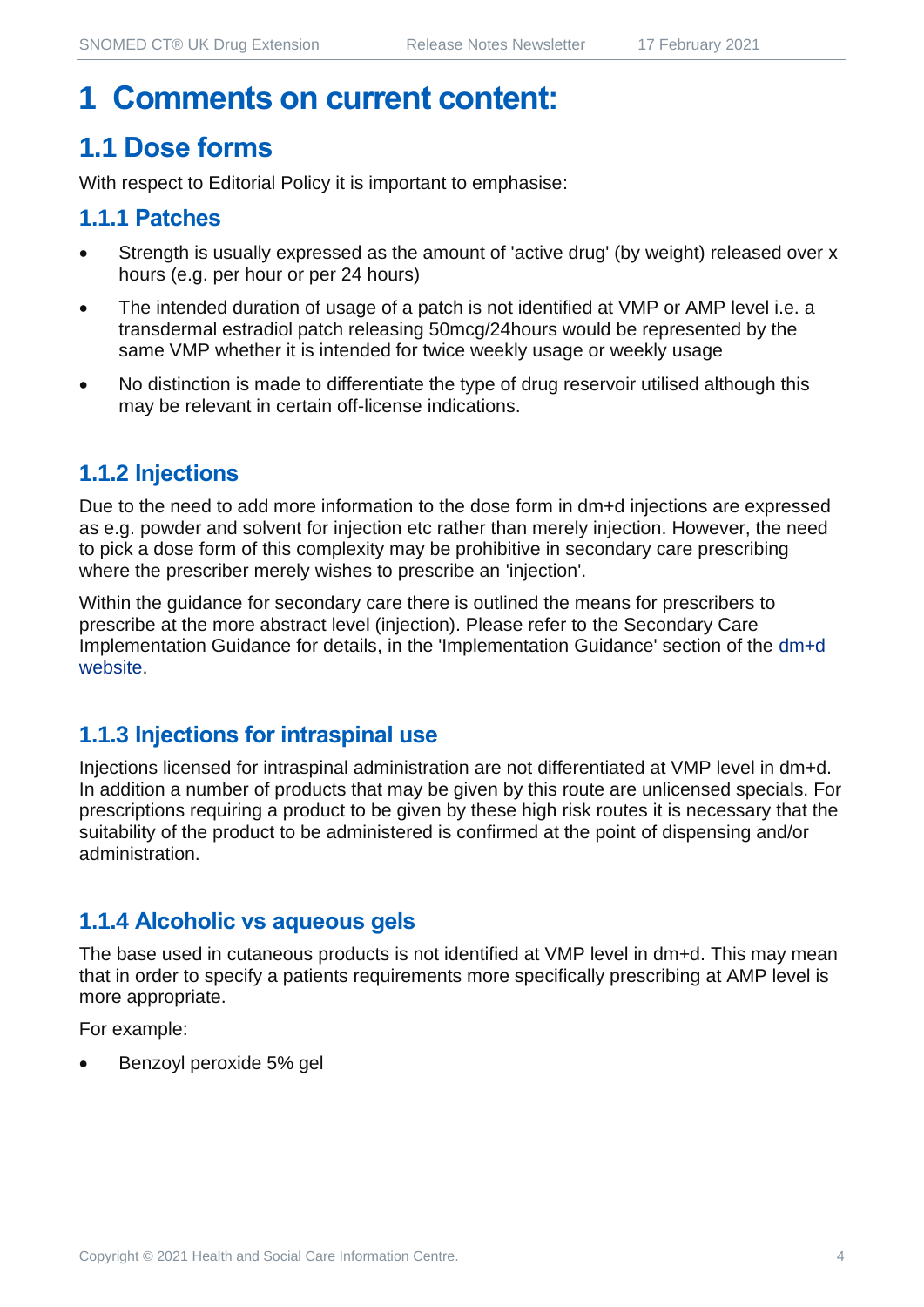## **1.2 Editorial Policy**

#### **1.2.1 Preservative Free**

The preservative free flag is used to denote the absence of preservative in preservative free *eye drops* only.

Please note:

- the setting of this flag only confirms that preservative is absent from the VMP; a null value does not necessarily indicate that it is present
- **The flag is not applied to any other dose form** i.e. intra-spinal injections are not distinguished (see note above).

#### **1.2.2 Route of administration**

Information on route of administration is provided at VMP level. The information is only provided as a support for decision support and not intended to inform clinicians on usage.

At VMP level routes are merely a superset of the linked AMP licensed routes.

#### **1.2.3 Inclusion of Unit of Measure at VMP**

Semantic normal form patterns for VMP descriptions in dm+d follow the pattern:

**Name Strength** Modification(s) **Form Unit dose** xxx-free(s)

Following this pattern would mean for tablets, capsules etc full description would be:

Atenolol 25mg tablets 1 tablet

To retain these full descriptions would make the descriptions unsuitable for use in a human interface. Therefore the unit dose is left implied (Atenolol 25mg tablets).

There are instances however where the form is insufficiently precise to describe the product and therefore the unit dose is included in the name. These instances include:

The form injection does not fully describe a product therefore the name is qualified with the unit dose form for example: ampoules, vials, pre-filled syringes etc.

E.g. Furosemide 50mg/5ml solution for injection ampoules.

• Other unit dose examples include: Budesonide 250micrograms/ml nebuliser liquid 2ml unit dose vials, Carbenoxalone 1% granules 2g sachets, Benorilate 2g granules sachets.

*See dm+d Editorial Policy for full examples and exceptions to this rule.*

#### **1.2.4 The use of Fully Specified Names and Preferred Terms**

The semantic representation of concepts in dm+d (the dm+d name and dm+d description) may be updated in line with changes to dm+d Editorial Policy, changes to the product name itself or to supplier names. Within the SNOMED CT UK Drug Extension the current dm+d derived description for the core concept classes of VTM, VMP, VMPP, AMP and AMPP becomes the Preferred Term so a change to the dm+d terms would cause the Preferred Term to be updated.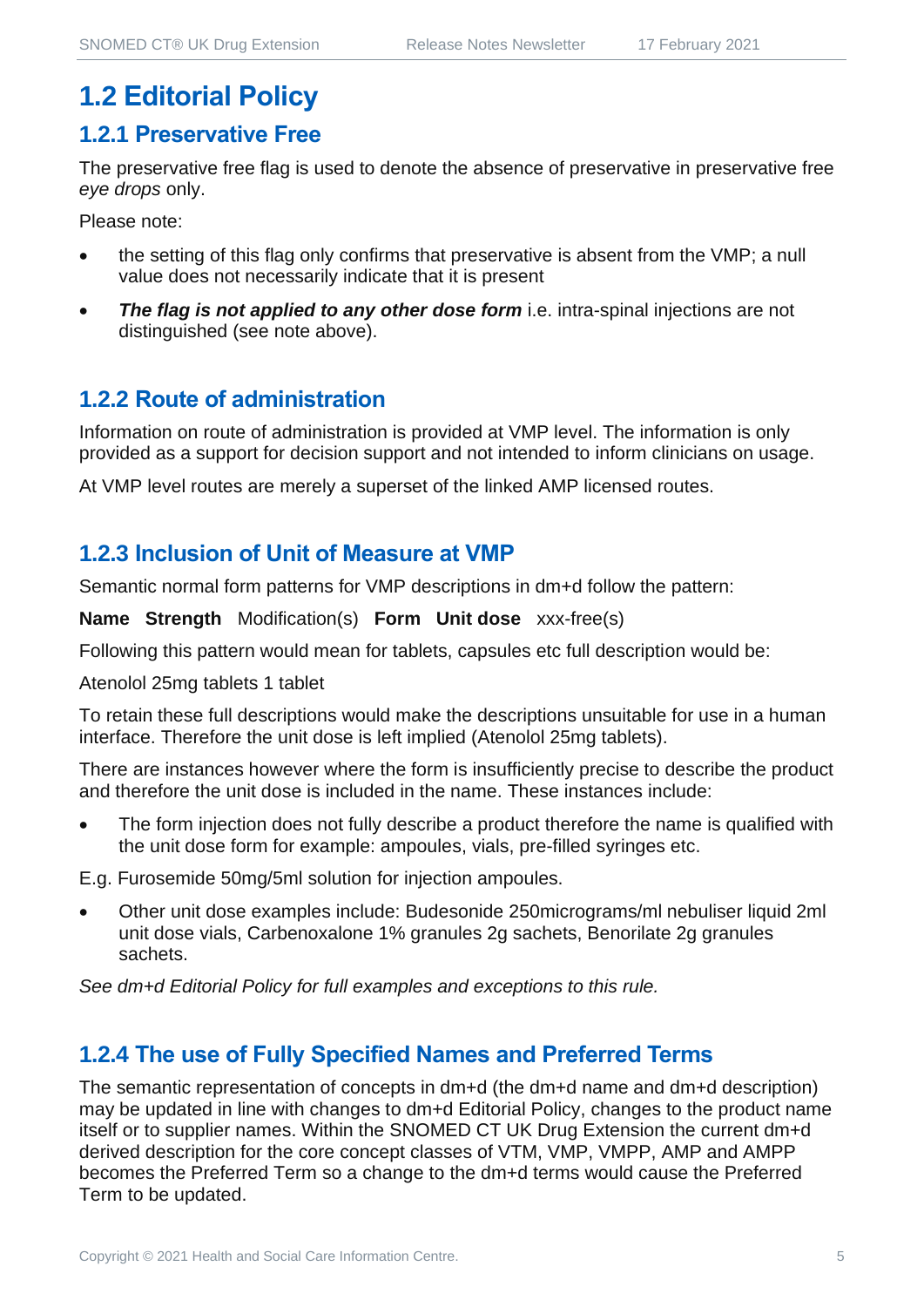Fully Specified Names in SNOMED CT will generally remain unchanged<sup>3</sup>. The differences in Editorial policies between SNOMED CT and dm+d mean that there will be instances where there is a mismatch between the Preferred Term and the Fully Specified Name.

#### **1.2.5 Mechanisms for specifying Descriptions for use in the UK Edition of SNOMED CT- Realm Language Refsets**

A combination of factors such as professional preference, clinical safety & data schema conformance require the use of some supplementary mechanism for Specifying SNOMED CT Descriptions applicable to the UK Edition of SNOMED CT.

From the October 2011 UK Edition, in RF1 an NHS Realm Description Subset was published. With the deprecation of RF1 this is replaced by the National Health Service realm language reference set published in two parts. The "Pharmacy part" as published in the SNOMED CT UK Drug extension and its 'Clinical part' partner in the UK Extension. Together these two encompass the entire SNOMED CT description content and identifies the preferred term to be used in the NHS realm for all SNOMED CT concepts.

In RF2 the refset can be found in the location Refset\Language. National Health Service realm language reference set (pharmacy part) refset ID 999000691000001104

National Health Service realm language reference set (clinical part) refset ID 999001261000000100

### **1.2.6 Concept Status in dm+d vs Concept status in SNOMED CT**

Where concepts are created in dm+d and an identifier from the SNOMED CT International Release is not available at that time a SNOMED CT UK Drug Extension identifier is allocated. This is released in the dm+d XML data.

When the dm+d concepts are subsequently used to create the SNOMED CT UK Drug Extension it may be that the dm+d derived concept is determined to be a duplicate of a concept now available in the SNOMED CT International Release. In these instances the dm+d derived concept is given a retired status with a relationship to the SNOMED CT International Release concept. In the XML data the dm+d derived concept may remain valid with its original identifier for some time.

There may be instances where a SNOMED CT identifier from the International Release has been allocated to a concept within dm+d and this is subsequently discovered to be inappropriate for the dm+d concept. In this instance the SNOMED CT identifier from the International Release will appear in the dm+d XML format data as a previous identifier. These identifiers from the International Release will appear in the SNOMED CT UK Drug Extension with a status of current.

<sup>3</sup> From the SNOMED CT Technical Reference Guide for the FullySpecifiedName:

Changes in presentation such as changed capitalization, punctuation, spelling or revision due to changes in agreed presentation style are permitted as long as they do not change the specified meaning of the Concept. Some changes to the semantic type shown in parentheses at the end of the FullySpecifiedName may also be considered minor changes if the change in hierarchy does not alter the Concept's meaning.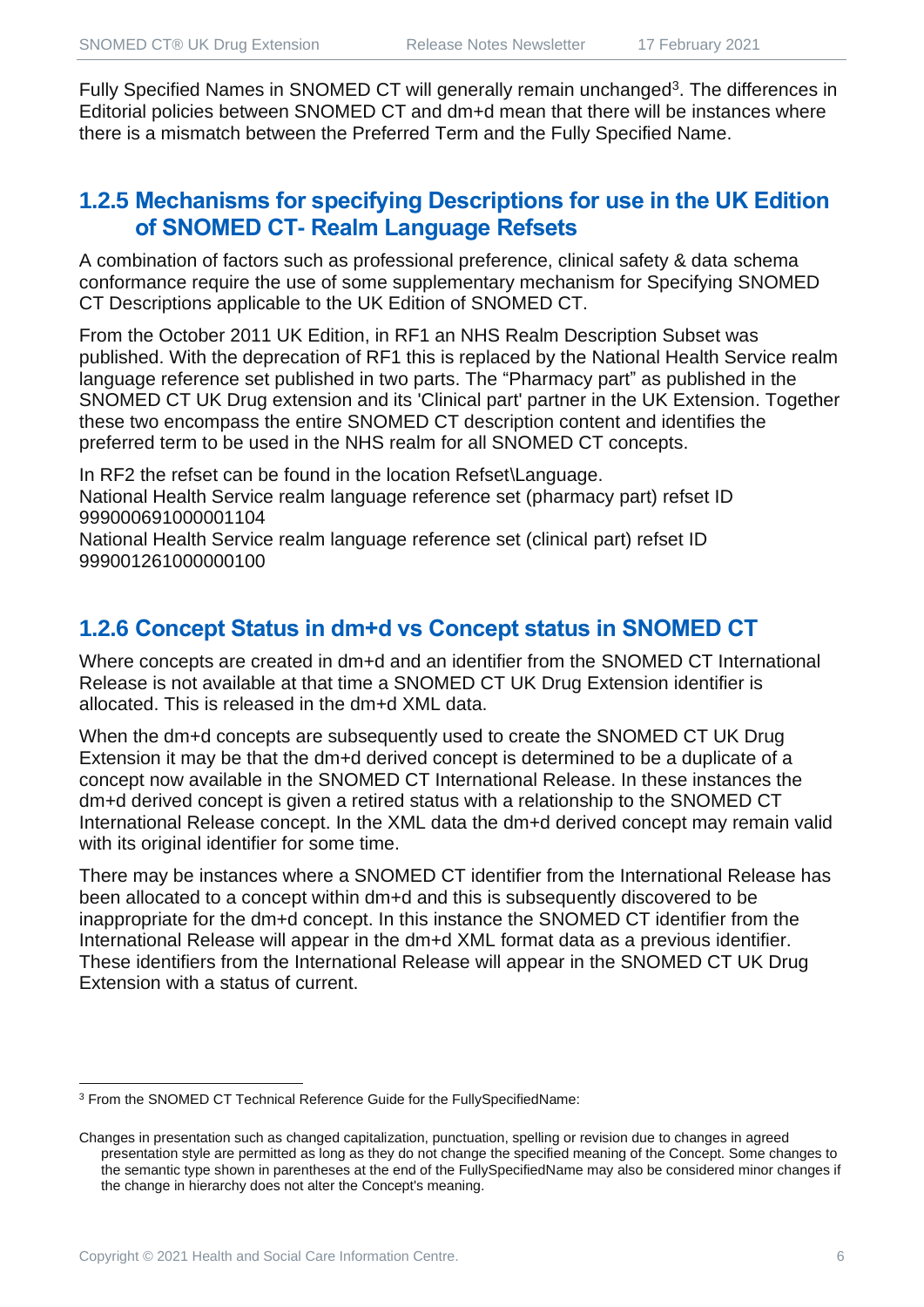## **1.3 Specific Products**

#### **1.3.1 Morphine and Tramadol modified release products**

Because there are no pharmacopoeial standards for oral modified release preparations 12 and 24 hour modified release morphine products are not distinguished at VMP level in dm+d. The same applies to the modified release tramadol products.

Two subsets are provided with the SNOMED CT release distinguishing related AMPs according to current licensed indications. For products where licensed indications are not available, for example, where wholesalers may provide products from several manufacturers and SPCs are not available these products will not be included in the 12 and 24 hour modified release subsets.

Explanation of how these subsets can be utilised within a prescribing framework can be found in the Secondary Care Implementation Guidance, in the 'Implementation Guidance' section of the [dm+d website.](https://www.nhsbsa.nhs.uk/pharmacies-gp-practices-and-appliance-contractors/dictionary-medicines-and-devices-dmd)

### **1.3.2 Valproic acid vs valproate semisodium**

We have taken advice and clinically the active moiety for these products is the same and so they are not differentiated at VMP level. The two brands available have different indications so it may be necessary for the prescriber to specify the brand required to ensure they are prescribing within the details of the product license.

This may be an issue for other products such as cyproterone acetate where two brands exist with different indications for use.

#### **1.3.3 Concentrate and 'High Strength' Morphine and Methadone**

dm+d does not identify concentrate or 'high strength' morphine or methadone products as such in the VMP term. Consideration should be given to how these products are displayed in picking lists to reduce the risk of mis-selection where multiple strengths are available.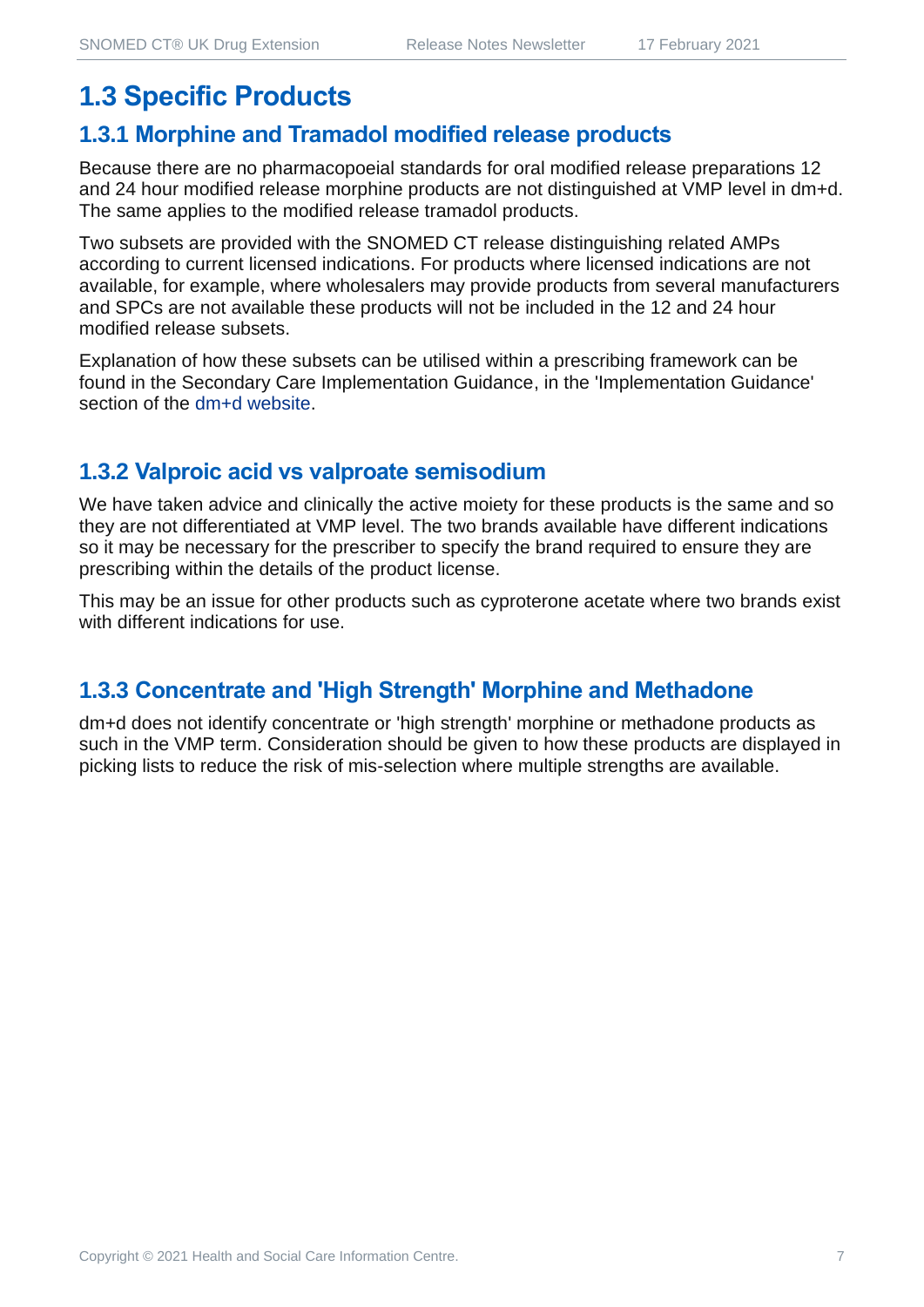## **1.4 Other Information**

### **1.4.1 Duplicated SNOMED IDs**

It is a basic principle of terminology that concept identifiers should not be reused. Due to a process error in 2006 a small number of SNOMED IDs were issued twice in dm+d. The concepts bearing these duplicated identifiers have all been invalidated and license holders were notified at the time. However it is recognised that since that time a number of new licenses have been issued and so a list of the duplicated identifiers and the terms is provided here for information.

| ID                                   | dmd_name                                                                                               | conceptType |
|--------------------------------------|--------------------------------------------------------------------------------------------------------|-------------|
| 9854411000001103                     | Smartflow drainable night drainage bag NB2 2litre, AMPP<br>120cm tube (Manfred Sauer UK Ltd) 10 device |             |
|                                      | 9854411000001103 Medium chain triglycerides - invalid                                                  | VTM         |
|                                      | 9854511000001104 Calcium + Magnesium                                                                   | VTM         |
|                                      | 9854511000001104 Gel-X tablets (Oakmed Ltd)                                                            | AMP         |
|                                      | 9854611000001100 Ostomy discharge solidifying agents 140 tablet                                        | <b>VMPP</b> |
| 9854611000001100   Ichthammol + Zinc |                                                                                                        | VTM         |
|                                      | 9854711000001109 Gel-X tablets (Oakmed Ltd) 140 tablet                                                 | AMPP        |
|                                      | 9854711000001109 Amiloride + Cyclopenthiazide - invalid                                                | VTM         |
| 9854911000001106                     | Meglumine amidotrizoate + Sodium amidotrizoate<br>- invalid                                            | <b>VTM</b>  |
|                                      | 9854911000001106  International normalised ratio testing strips 24 strip VMPP                          |             |

### **1.4.2 Subset Information**

Information relating to the scope and status of subsets contained in the SNOMED CT UK Drug Extension can now be found at the [Data Dictionary for Care \(DD4C\).](https://dd4c.digital.nhs.uk/dd4c/)

## **1.4.3 RF2 module dependency**

Several back-dated changes were made to the module dependency reference set (900000000000534007) in the release of 1 April 2017.

Modules effective as at 2016-12-07 and 2017-01-04 that are stated incorrectly as being dependent on modules effective as at 2016-01-31 or 2016-04-01 have had those target effective times corrected to 2016-07-31 or 2016-10-01 respectively.

For effective times 2006-05-01 onwards, dates representing the dependency of the SNOMED CT United Kingdom Edition reference set module (999000031000000106) on the SNOMED CT United Kingdom drug extension module (999000011000001104) have been updated to align with the dates representing the dependency of the SNOMED CT United Kingdom Edition module (999000041000000102) on the SNOMED CT United Kingdom drug extension module (999000011000001104).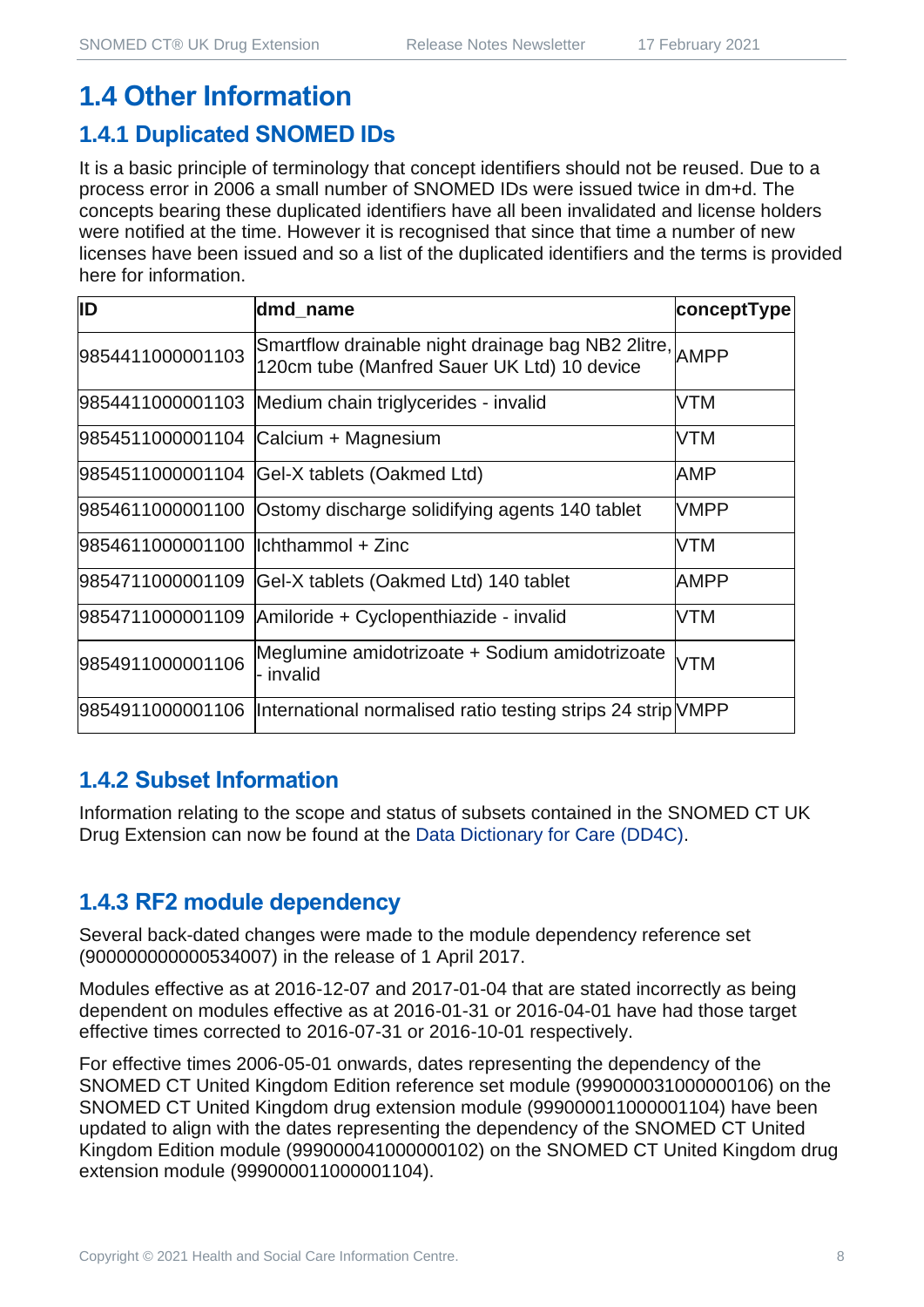For effective times before 2011-04-01, dates representing dependency on the SNOMED CT model component module (900000000000012004) have been updated to align with the single effective date (2002-01-31) of the model component module which remained unchanged during that period.

For effective times before 2004-01-31, in the release of 1 April 2017, dependencies were exhaustively represented. These included the missing immediate dependencies of the SNOMED CT United Kingdom drug extension module (999000011000001104) and of the SNOMED CT United Kingdom drug extension reference set module (999000021000001108) during that period. In the release of 1 April 2018, all dependency entries effective before 2004-01-31 were removed to reflect the SNOMED CT United Kingdom Edition baseline effective time of 2004-01-31.

#### **1.4.4 RF2 association references**

In the release of 21 March 2018, references in the WAS A association reference set (900000000000528000) to an unreleased component (reference effective as at 2015-04-02 and inactivated 2015-04-29) were removed.

In the release of 1 April 2018, references in the MOVED FROM association reference set (900000000000525002) effective as at 2010-03-10, but with a target component effective from 2010-04-01, have had the effective time corrected to 2010-04-01.

In the release of 4 September 2019, NHS Digital released a new dm+d specific association reference set:

• 10991000001109|NHS dictionary of medicines and devices association type reference set|

This refset provides a link between Inactive SNOMED CT concepts that are still in use in dm+d and their Active replacement in the SNOMED CT UK drug Extension release.

### **1.4.5 NHS dm+d (dictionary of medicines and devices) realm language reference set**

The NHS dm+d realm language reference set has now been fully superseded by the NHS realm language reference set (pharmacy part).

In October 2019 NHS Digital stated their intent to withdraw the NHS dm+d (dictionary of medicines and devices) realm language reference set.

In the 29.1.0 15-Apr-2020 release NHS Digital set every member of the NHS dm+d realm language reference set as Inactive.

The metadata concept 999000671000001103 |National Health Service dictionary of medicines and devices realm language reference set (foundation metadata concept)|

remained Active. It will be inactivated in the 31.5.0 March 2021 release.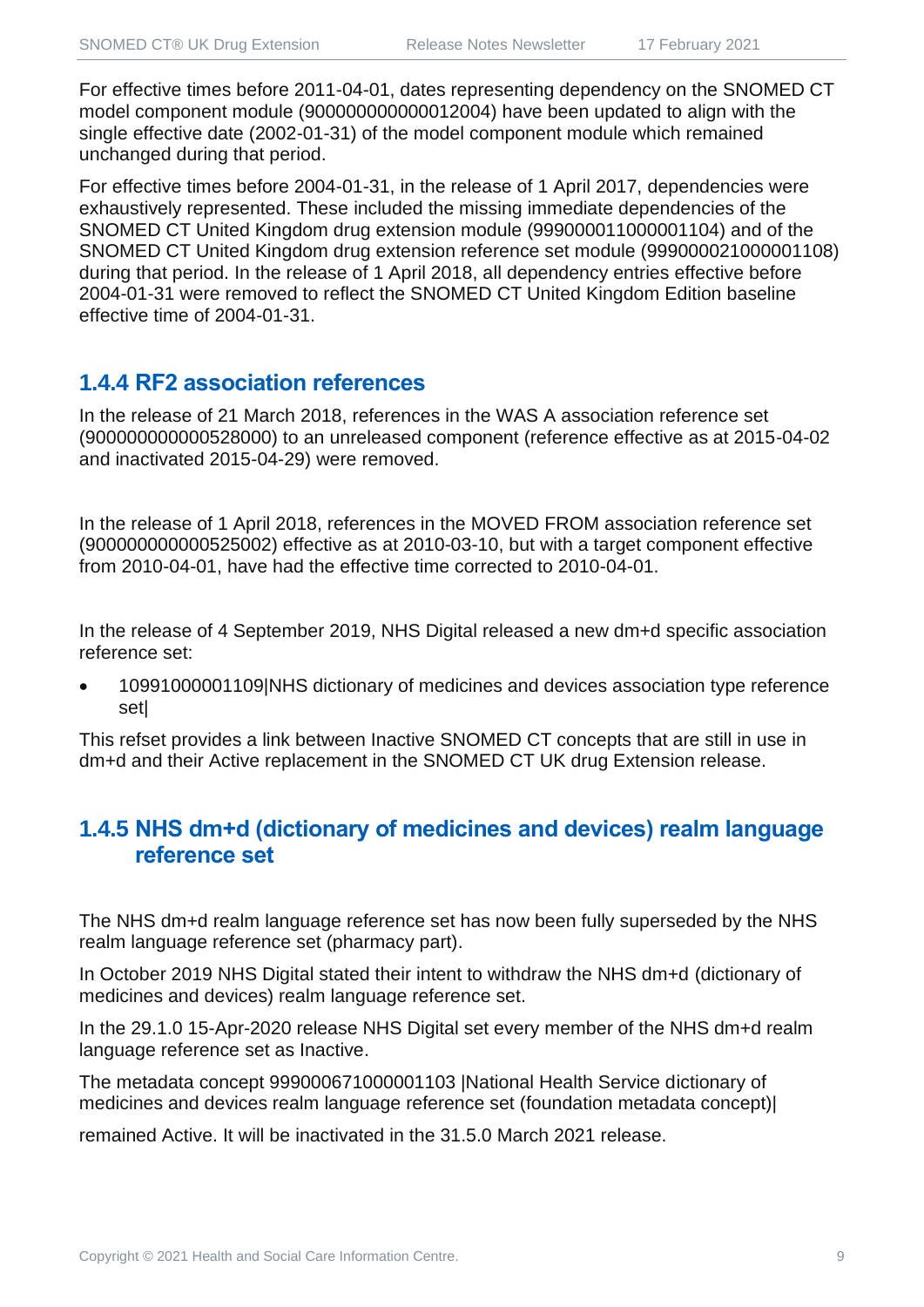## **1.5 Work in Progress**

## **1.5.1 Medical Devices Dictionary (MDD)**

Work is in progress on expanding the population of medical devices in dm+d.

Currently only those devices reimbursable in Primary Care (appliances) are routinely populated in MDD. Work on the MDD will potentially impact on these appliances with respect to more appliances being described at VMP level and some change in textual descriptions.

More information will be provided as it comes available.